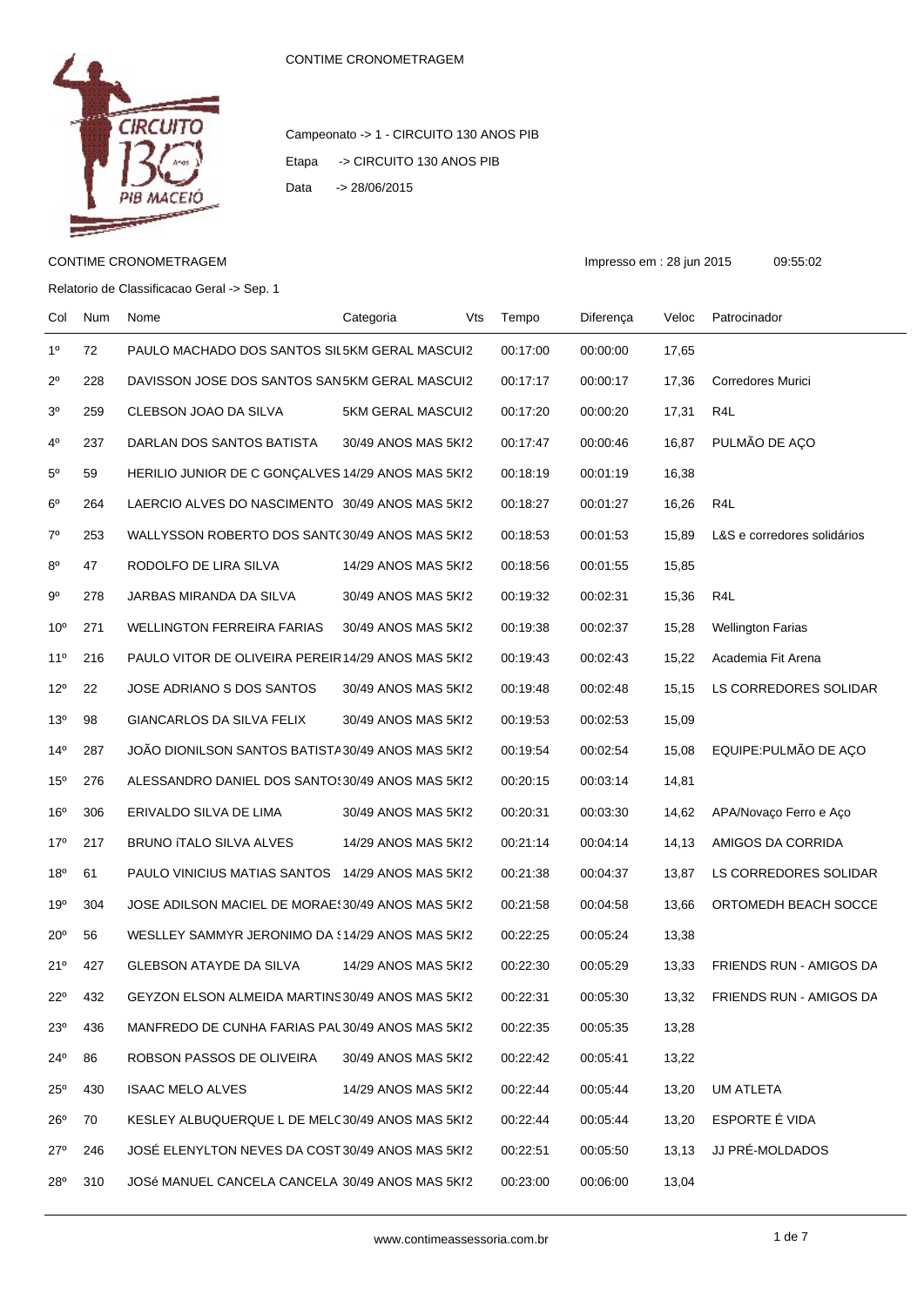| 29°             | 242 | JOSE MARTINS DA SILVA JUNIOR M30/49 ANOS MAS 5KI2  |                     | 00:23:03 | 00:06:03 | 13,02 | Esporte é vida                  |
|-----------------|-----|----------------------------------------------------|---------------------|----------|----------|-------|---------------------------------|
| 30 <sup>o</sup> | 135 | JOSE FERREIRA DA SILVA                             | 50/69 ANOS MAS 5KI2 | 00:23:14 | 00:06:13 | 12,91 | $EQUIPE + 1$                    |
| 31°             | 88  | JACELMO PAULINO SOARES                             | 30/49 ANOS MAS 5KI2 | 00:23:22 | 00:06:22 | 12,84 |                                 |
| $32^{\circ}$    | 268 | ROBERTO BARBOZA DOS SANTOS 30/49 ANOS MAS 5KI2     |                     | 00:23:28 | 00:06:28 | 12,78 | <b>IGREJA BATISTA DO PINHEI</b> |
| 33 <sup>0</sup> | 258 | MICHAEL VITAL DE ARAUJO                            | 30/49 ANOS MAS 5KI2 | 00:23:32 | 00:06:31 | 12,75 | Equipe 2M                       |
| $34^{\circ}$    | 127 | EDMILSON DA SILVA                                  | 30/49 ANOS MAS 5KI2 | 00:23:45 | 00:06:45 | 12,63 | <b>PMAL</b>                     |
| $35^{\circ}$    | 361 | EDMILSON ARAUJO JUNIOR                             | 50/69 ANOS MAS 5KI2 | 00:23:48 | 00:06:48 | 12,61 | <b>FERRIM</b>                   |
| 36 <sup>o</sup> | 266 | OTÁVIO TEIXEIRA                                    | 30/49 ANOS MAS 5KI2 | 00:23:51 | 00:06:51 | 12,58 |                                 |
| $37^\circ$      | 329 | JOSE ROBERTO FERREIRA MEDEIR50/69 ANOS MAS 5KI2    |                     | 00:23:55 | 00:06:55 | 12,54 | caixa                           |
| 38 <sup>o</sup> | 55  | RAFAEL FERREIRA MACIEL                             | 14/29 ANOS MAS 5KI2 | 00:23:56 | 00:06:56 | 12,53 |                                 |
| 39 <sup>o</sup> | 275 | JOSE OTAVIO PEREIRA CORREIA JI 30/49 ANOS MAS 5KI2 |                     | 00:23:56 | 00:06:56 | 12,53 | OTAVIO CORRETOR                 |
| $40^{\circ}$    | 334 | NEILDO DOS ANJOS                                   | 50/69 ANOS MAS 5KI2 | 00:24:03 | 00:07:02 | 12,47 | SELAJ/AL                        |
| 41°             | 312 | ALEXANDRE CÂNDIDO DA SILVA                         | 30/49 ANOS MAS 5KI2 | 00:24:06 | 00:07:06 | 12,45 | <b>COMERCIAL MIRAMAR</b>        |
| $42^{\circ}$    | 222 | FERNANDO GODOI                                     | 14/29 ANOS MAS 5KI2 | 00:24:19 | 00:07:18 | 12,34 | CAIÇARA / PQNOSMIMOS            |
| 43 <sup>°</sup> | 359 | VICENTE DE PAULA DE OLIVEIRA O 50/69 ANOS MAS 5KI2 |                     | 00:24:22 | 00:07:21 | 12,31 |                                 |
| 44°             | 106 | CLODOALDO DOS SANTOS                               | 30/49 ANOS MAS 5KI2 | 00:24:23 | 00:07:22 | 12,30 |                                 |
| $45^{\circ}$    | 301 | CARLOS OLIVEIRA                                    | 30/49 ANOS MAS 5KI2 | 00:24:29 | 00:07:28 | 12,25 | bombeiros                       |
| 46°             | 87  | JOZENILSON MESSIAS DO NASCIMI30/49 ANOS MAS 5KI2   |                     | 00:24:33 | 00:07:33 | 12,22 | CICLISTAS CORREDORES            |
| 47°             | 433 | JADIEL FREITAS DA SILVA NOBERT 30/49 ANOS MAS 5KI2 |                     | 00:24:37 | 00:07:36 | 12,19 | <b>KALLADOS HOUSE</b>           |
| 48°             | 277 | MARCUS DE SALES LOUREIRO FILI-30/49 ANOS MAS 5KI2  |                     | 00:24:43 | 00:07:42 | 12,14 | ConDor                          |
| 49°             | 340 | <b>BENEDITO PAES</b>                               | 50/69 ANOS MAS 5KI2 | 00:24:47 | 00:07:46 | 12,10 | valoes                          |
| $50^{\circ}$    | 142 | FRANCISCO CLAUDIONOR FERREIF50/69 ANOS MAS 5KI2    |                     | 00:24:50 | 00:07:49 | 12,08 |                                 |
| 51°             | 332 | PAULO CESAR PEREIRA VALOES 50/69 ANOS MAS 5KI2     |                     | 00:24:50 | 00:07:50 | 12,08 | valoes                          |
| $52^{\circ}$    | 324 | SILVIO COSTA DE ALMEIDA ALMEID50/69 ANOS MAS 5KI2  |                     | 00:24:57 | 00:07:57 | 12,02 | ERVA DOCE E DOCE ERVA           |
| 53 <sup>o</sup> | 126 | JOSE RIVALDO DA SILVA JUNIOR                       | 30/49 ANOS MAS 5KI2 | 00:25:05 | 00:08:05 | 11,96 |                                 |
| $54^{\circ}$    | 286 | NICOLANGELO NERO                                   | 30/49 ANOS MAS 5KI2 | 00:25:09 | 00:08:08 | 11,93 |                                 |
| $55^{\circ}$    | 254 | MARCOS CARNAúBA                                    | 30/49 ANOS MAS 5KI2 | 00:25:13 | 00:08:13 | 11,90 |                                 |
| $56^{\circ}$    | 95  | MARCOS VIEIRA DA SILVA                             | 30/49 ANOS MAS 5KI2 | 00:25:15 | 00:08:15 | 11,88 |                                 |
| $57^\circ$      | 74  | MARCOS ALEXANDRE DE LUCENA / 30/49 ANOS MAS 5KI2   |                     | 00:25:19 | 00:08:19 | 11,85 |                                 |
| $58^{\circ}$    | 284 | ANTONIO MARCOS TEIXEIRA                            | 30/49 ANOS MAS 5KI2 | 00:25:23 | 00:08:23 | 11,82 |                                 |
| 59°             | 101 | AUSTERLIGENES DA SILVA SOUTO 30/49 ANOS MAS 5KI2   |                     | 00:25:29 | 00:08:28 | 11,77 | <b>DESORIENTADO</b>             |
| $60^{\circ}$    | 73  | ALEANDERSON CARVALHO CORDE 30/49 ANOS MAS 5KI2     |                     | 00:25:45 | 00:08:45 | 11,65 |                                 |
| 61°             | 120 | JOSE CARLOS DOS SANTOS                             | 30/49 ANOS MAS 5KI2 | 00:25:46 | 00:08:46 | 11,64 |                                 |
| $62^{\circ}$    | 244 | CARLOS FELLIPE CORREIA DO NAS30/49 ANOS MAS 5KI2   |                     | 00:25:47 | 00:08:47 | 11,64 |                                 |
| 63 <sup>o</sup> | 431 | MATHEUS HENRIQUE MELO DE CAF14/29 ANOS MAS 5KI2    |                     | 00:25:48 | 00:08:47 | 11,63 |                                 |
| $64^{\circ}$    | 346 | JOBSON DOS SANTOS OLIVEIRA OL50/69 ANOS MAS 5KI2   |                     | 00:25:49 | 00:08:49 | 11,62 | Família Oliveira                |
| $65^{\circ}$    | 328 | ANISIO CORREIA                                     | 50/69 ANOS MAS 5KI2 | 00:25:57 | 00:08:57 | 11,56 |                                 |
|                 |     |                                                    |                     |          |          |       |                                 |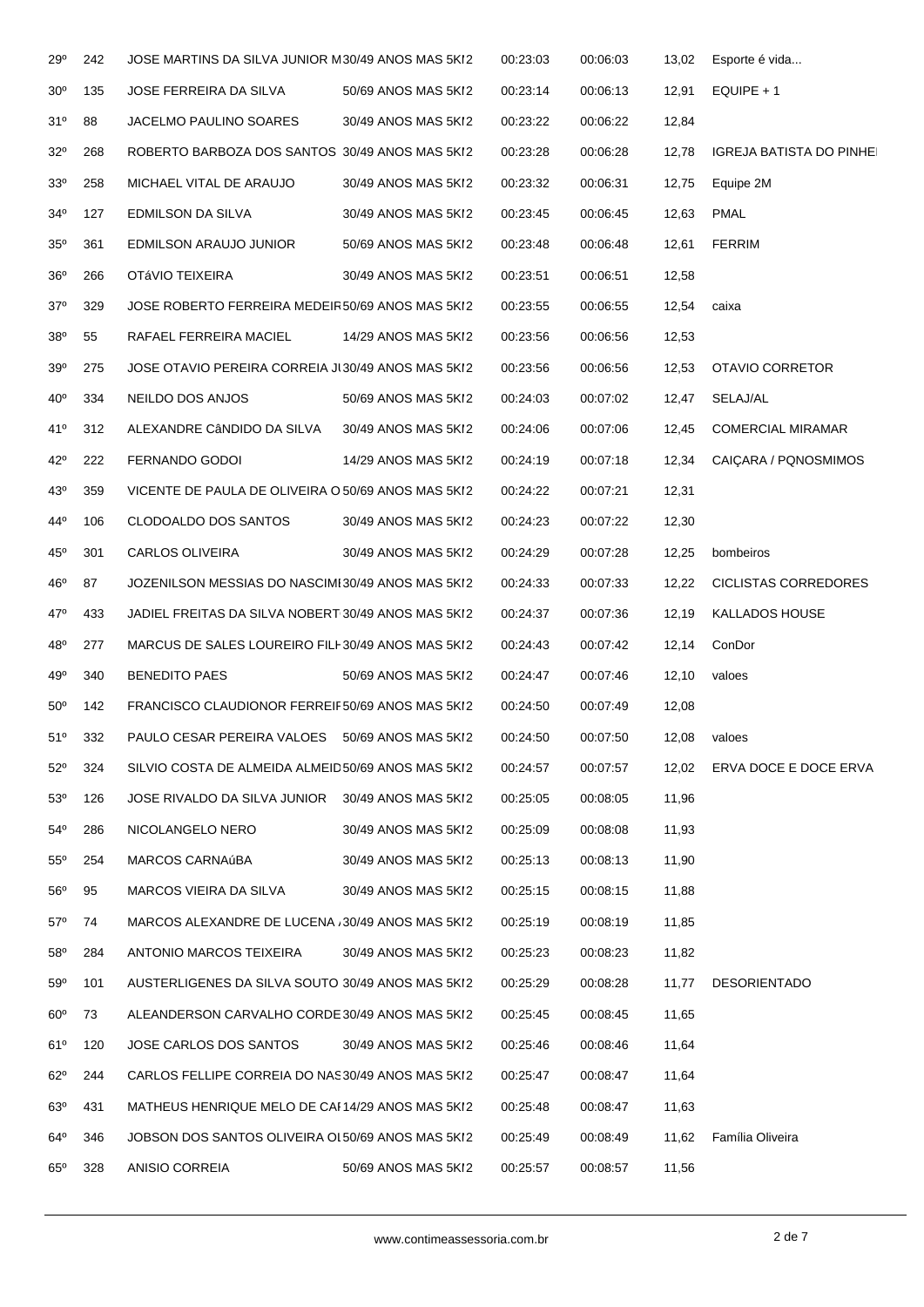| $66^{\circ}$      | 280 | <b>CLAUDEIR MENESES DA SILVA</b>                  | 30/49 ANOS MAS 5KI2 | 00:26:02 | 00:09:01 | 11,52 | <b>Toy Digital</b>             |
|-------------------|-----|---------------------------------------------------|---------------------|----------|----------|-------|--------------------------------|
| $67^\circ$        | 128 | CLAUDIONOR DE PAULA MACHADO 30/49 ANOS MAS 5KI2   |                     | 00:26:05 | 00:09:05 | 11,50 |                                |
| $68^{\circ}$      | 273 | ROBERTO ROCHA DE BRITO                            | 30/49 ANOS MAS 5KI2 | 00:26:08 | 00:09:07 | 11,48 | RRB CONSULTORIA DE REC         |
| $69^\circ$        | 337 | <b>CID RAMOS</b>                                  | 50/69 ANOS MAS 5KI2 | 00:26:09 | 00:09:09 | 11,47 |                                |
| 70°               | 331 | JOSé CARLOS DE ARAUJO CARLOS 50/69 ANOS MAS 5KI2  |                     | 00:26:10 | 00:09:09 | 11,46 | avuso                          |
| 71°               | 218 | MARCOS ANTÔNIO LIMA DE ANDRA14/29 ANOS MAS 5KI2   |                     | 00:26:22 | 00:09:22 | 11,38 | Equipe 2M                      |
| 72°               | 219 | MOISÉS JORGE DA SILVA SILVA                       | 14/29 ANOS MAS 5KI2 | 00:26:25 | 00:09:24 | 11,36 | Stylo Adventure                |
| 73°               | 314 | LUIZ ESPERIDIÃO SANTOS                            | 30/49 ANOS MAS 5KI2 | 00:26:26 | 00:09:25 | 11,35 | CORREDORES EM AÇÃO             |
| 74°               | 65  | <b>ISLAN FABER DOS SANTOS</b>                     | 30/49 ANOS MAS 5KI2 | 00:26:29 | 00:09:28 | 11,33 |                                |
| 75°               | 51  | MAURO NUNES DE OLIVEIRA JÚNIC14/29 ANOS MAS 5KI2  |                     | 00:26:35 | 00:09:34 | 11,29 |                                |
| 76°               | 220 | <b>FELIPE BUARQUE</b>                             | 14/29 ANOS MAS 5KI2 | 00:26:37 | 00:09:37 | 11,27 |                                |
| $77^{\circ}$      | 356 | JESUALDO DOS SANTOS OLIVEIRA 50/69 ANOS MAS 5KI2  |                     | 00:26:39 | 00:09:38 | 11,26 | Familia Oliveira               |
| 78°               | 238 | <b>MAKSUEL JAMES</b>                              | 30/49 ANOS MAS 5KI2 | 00:26:50 | 00:09:49 | 11,18 | <b>VERGO ECO</b>               |
| 79°               | 247 | JOSE SOARES Z DO CARMO JUNIOI30/49 ANOS MAS 5KI2  |                     | 00:26:52 | 00:09:52 | 11,17 | Vip Aerobic                    |
| $80^\circ$        | 64  | <b>WALLISSON DOS SANTOS</b>                       | 14/29 ANOS MAS 5KI2 | 00:27:05 | 00:10:04 | 11,08 |                                |
| 81°               | 470 | DOUGLAS HENRIQUE BARBOSA LIN30/49 ANOS MAS 5KI2   |                     | 00:27:05 | 00:10:04 | 11,08 |                                |
| $82^\circ$        | 104 | ITAMAR DE BARROS TEODOSIO                         | 30/49 ANOS MAS 5KI2 | 00:27:08 | 00:10:07 | 11,06 | <b>CICLISTAS CORREDORES</b>    |
| 83°               | 349 | DJALMA MELLO                                      | 50/69 ANOS MAS 5KI2 | 00:27:12 | 00:10:11 | 11,03 | <b>OAM</b>                     |
| 84°               | 227 | RAFAEL ESTEVAO DOS SANTOS ES14/29 ANOS MAS 5KI2   |                     | 00:27:16 | 00:10:16 | 11,00 |                                |
| $85^\circ$        | 239 | DIEGO FARIAS DE OLIVEIRA                          | 30/49 ANOS MAS 5KI2 | 00:27:18 | 00:10:18 | 10,99 | <b>Otica Nordeste</b>          |
| 86°               | 325 | SERGIO FERREIRA CAVALCANTE                        | 50/69 ANOS MAS 5KI2 | 00:27:19 | 00:10:18 | 10,98 | <b>Casal Corredor</b>          |
| $87^\circ$        | 57  | MURILLO MOURA E MENDES                            | 14/29 ANOS MAS 5KI2 | 00:27:21 | 00:10:20 | 10,97 | <b>VIP AEROBIC/VT CORURIPE</b> |
| 88°               | 252 | PLINIO LOPES DE SOUZA                             | 30/49 ANOS MAS 5KI2 | 00:27:23 | 00:10:22 | 10,96 | <b>ELITE</b>                   |
| 89 <sup>°</sup>   | 147 | <b>WELITO LOPES CORREIA</b>                       | 50/69 ANOS MAS 5KI2 | 00:27:27 | 00:10:27 | 10,93 | ALAGOAS RUNNING                |
| $90^{\circ}$      | 118 | LUCIANO OLIVEIRA DE LIMA                          | 30/49 ANOS MAS 5KI2 | 00:27:35 | 00:10:35 | 10,88 | ALAGOAS RUNNING                |
| 91°               | 262 | FABIO SALGUEIRO BARBOSA DA SI 30/49 ANOS MAS 5KI2 |                     | 00:27:39 | 00:10:39 | 10,85 | Corredores de Cristo           |
| $92^\circ$        | 308 | FERNANDO CANDIDO DA SILVA PRÍ30/49 ANOS MAS 5KI2  |                     | 00:27:51 | 00:10:51 | 10,77 |                                |
| 93°               | 53  | KENNERSON LUIS CORREIA DA SIL'14/29 ANOS MAS 5KI2 |                     | 00:27:53 | 00:10:53 | 10,76 |                                |
| 94°               | 58  | ELIEVAN FREITAS PAULINO                           | 14/29 ANOS MAS 5KI2 | 00:27:54 | 00:10:53 | 10,75 | PIB FITNESS                    |
| $95^\circ$        | 96  | ANDRE LUIS SANTOS DE CARVALH(30/49 ANOS MAS 5KI2  |                     | 00:27:54 | 00:10:54 | 10,75 |                                |
| 96°               | 279 | JAILTON DIAS NASCIMENTO JÚNIOF30/49 ANOS MAS 5KI2 |                     | 00:27:57 | 00:10:57 | 10,73 |                                |
| $97^\circ$        | 318 | SAULO COSTA DE ALMEIDA ALMEIL 50/69 ANOS MAS 5KI2 |                     | 00:28:00 | 00:10:59 | 10,71 | ERVA DOCE E DOCE ERVA          |
| $98^{\circ}$      | 116 | JOSE GIVALDO MARQUES DOS SAN30/49 ANOS MAS 5KI2   |                     | 00:28:05 | 00:11:05 | 10,68 | PIB FITNESS                    |
| $99^\circ$        | 68  | ALEX DE SOUZA SILVA                               | 30/49 ANOS MAS 5KI2 | 00:28:10 | 00:11:10 | 10,65 |                                |
| $100^{\circ}$     | 76  | DIOGENES DE SOUZA BEZERRA                         | 30/49 ANOS MAS 5KI2 | 00:28:12 | 00:11:11 | 10,64 |                                |
| 101°              | 428 | ERIVALDO ALVESDA SILVA                            | 14/29 ANOS MAS 5KI2 | 00:28:13 | 00:11:12 | 10,63 | ALAGOAS RUNNING                |
| $102^{\circ}$ 313 |     | ELUSIVAL BRISO SILVA SANTOS                       | 30/49 ANOS MAS 5KI2 | 00:28:22 | 00:11:22 | 10,58 | OS VETERANOS                   |
|                   |     |                                                   |                     |          |          |       |                                |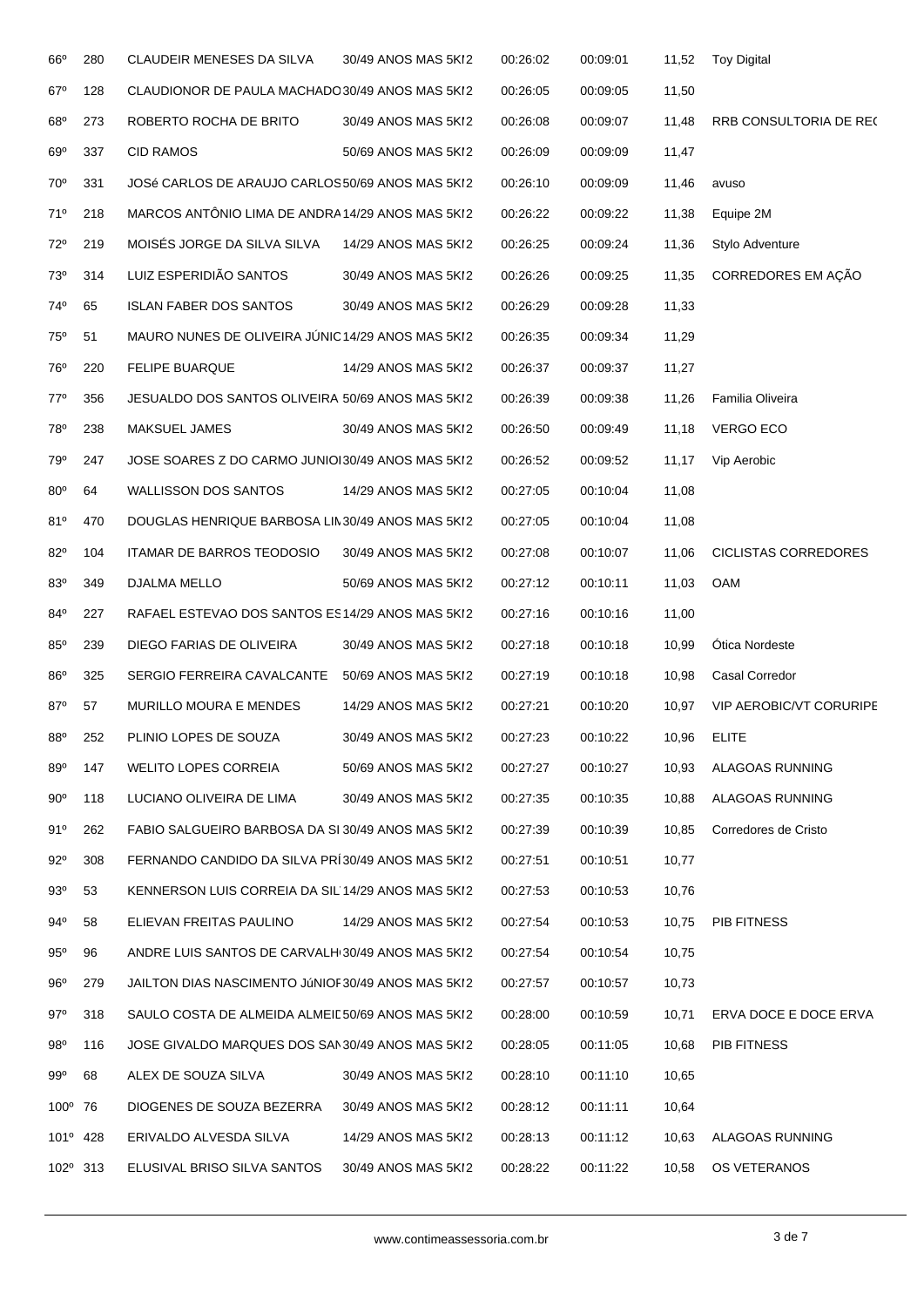| 103º 294             |     | MARIO ANTONIO DE OLIVEIRA XAVI30/49 ANOS MAS 5KI2  |                     | 00:28:25 | 00:11:24 | 10,56  | <b>MONSTROS RUN TEAM</b>    |
|----------------------|-----|----------------------------------------------------|---------------------|----------|----------|--------|-----------------------------|
| $104^\circ$          | 269 | ANDERSON SOARES                                    | 30/49 ANOS MAS 5KI2 | 00:28:30 | 00:11:30 | 10,53  | Carreira Solo               |
| 105° 233             |     | RODRIGO QUINTELA                                   | 14/29 ANOS MAS 5KI2 | 00:28:37 | 00:11:37 | 10,48  | <b>Marily Cavalcante</b>    |
| 106° 305             |     | FRANCISCO MANOEL FERREIRA FC30/49 ANOS MAS 5KI2    |                     | 00:28:45 | 00:11:44 | 10,43  | paulo jacinto               |
| 107º 348             |     | REGINALDO PAULINO DA SILVA PAL50/69 ANOS MAS 5KI2  |                     | 00:28:49 | 00:11:49 | 10,41  | <b>PARTICULAR</b>           |
| 108º 229             |     | NARLAN SANTOS                                      | 14/29 ANOS MAS 5KI2 | 00:28:54 | 00:11:54 | 10,38  | Panificação Vitória         |
| 109° 439             |     | <b>JOSE FRANCISCO VIEIRA</b>                       | 30/49 ANOS MAS 5KI2 | 00:28:55 | 00:11:54 | 10,37  |                             |
| 110° 234             |     | ANTONIO ALVES DE MELOS NETO 14/29 ANOS MAS 5KI2    |                     | 00:29:10 | 00:12:09 | 10,29  | STYLO ADVENTURE             |
| $111^{\circ}$ 214    |     | REMILSON HORTENCIO                                 | 14/29 ANOS MAS 5KI2 | 00:29:13 | 00:12:13 | 10,27  |                             |
| 112 <sup>°</sup> 330 |     | JORGE LUIS LAURIANO GAMA GAM 50/69 ANOS MAS 5KI2   |                     | 00:29:15 | 00:12:14 | 10,26  | individual                  |
| 113 <sup>°</sup> 309 |     | SANDRO VELOSO                                      | 30/49 ANOS MAS 5KI2 | 00:29:15 | 00:12:14 | 10,26  | FAMÍLIA VELOSO              |
| 114 <sup>°</sup> 224 |     | JOANISIO OMENA                                     | 14/29 ANOS MAS 5KI2 | 00:29:16 | 00:12:15 | 10,25  | alagoas running             |
| 115 <sup>°</sup> 137 |     | ERALDO ALVES DA SILVA NETO                         | 50/69 ANOS MAS 5KI2 | 00:29:20 | 00:12:19 | 10,23  | <b>CICLISTAS CORREDORES</b> |
| 116 <sup>°</sup> 249 |     | <b>DIOGO RODRIGUES</b>                             | 30/49 ANOS MAS 5KI2 | 00:29:20 | 00:12:20 | 10,23  |                             |
| 117 <sup>°</sup> 357 |     | <b>JOSE TARGINO</b>                                | 50/69 ANOS MAS 5KI2 | 00:29:21 | 00:12:20 | 10,22  | selaj/al                    |
| 118 <sup>°</sup> 342 |     | ANTONIO GAMA OLIVEIRA                              | 50/69 ANOS MAS 5KI2 | 00:29:22 | 00:12:21 | 10,22  |                             |
| 119 <sup>°</sup> 467 |     | RICARDO COUTINHO                                   | 30/49 ANOS MAS 5KI2 | 00:29:22 | 00:12:21 | 10,22  |                             |
| 120° 122             |     | NILSON DE SOUZA BOMFIM                             | 30/49 ANOS MAS 5KI2 | 00:29:24 | 00:12:23 | 10,20  | TRT19 VIP AEROBIC           |
| 121 <sup>°</sup> 336 |     | HAROLDO ALVES DE FARIAS                            | 50/69 ANOS MAS 5KI2 | 00:29:30 | 00:12:29 | 10,17  | APTA                        |
| 122 <sup>0</sup> 302 |     | ITAMAR OLIVEIRA DE GOUVEIA                         | 30/49 ANOS MAS 5KI2 | 00:29:38 | 00:12:38 | 10,12  | OS VETERANOS                |
| $123^{\circ}$ 345    |     | JOSE REINALDO DE SA FALCAO                         | 50/69 ANOS MAS 5KI2 | 00:29:42 | 00:12:41 | 10, 10 | FALCÃO                      |
| $124^{\circ}$ 52     |     | CLEVERTON ALEX DA SILVA BARR(14/29 ANOS MAS 5KI2   |                     | 00:29:44 | 00:12:44 | 10,09  |                             |
| 125 <sup>°</sup> 295 |     | MARCO GERALDO DE PAULA                             | 30/49 ANOS MAS 5KI2 | 00:29:45 | 00:12:45 | 10,08  |                             |
| $126^{\circ}$ 149    |     | LUIZ MENDES PEREIRA                                | 50/69 ANOS MAS 5KI2 | 00:29:51 | 00:12:51 | 10,05  |                             |
| 127 <sup>°</sup> 110 |     | JEAN PESSOA DE ALBUQUERQUE 30/49 ANOS MAS 5KI2     |                     | 00:29:53 | 00:12:53 | 10,04  |                             |
| $128^{\circ}$ 62     |     | RONALDO LISBOA DA SILVA JUNIOI 14/29 ANOS MAS 5KI2 |                     | 00:29:54 | 00:12:54 | 10,03  |                             |
| 129 <sup>°</sup> 133 |     | JOSE SOSTENES NASCIMENTO DE 30/49 ANOS MAS 5KI2    |                     | 00:29:55 | 00:12:54 | 10,03  |                             |
| 130° 339             |     | ALTAMIR DOS SANTOS MASCAREN 50/69 ANOS MAS 5KI2    |                     | 00:29:55 | 00:12:54 | 10,03  |                             |
| 131º 326             |     | PETRÚCIO PEREIRA GUEDES                            | 50/69 ANOS MAS 5KI2 | 00:30:04 | 00:13:04 | 9,98   |                             |
| 132 <sup>°</sup> 352 |     | CICERO JORGE NUNES MARTINS                         | 50/69 ANOS MAS 5KI2 | 00:30:13 | 00:13:12 | 9,93   |                             |
| 133 <sup>°</sup> 353 |     | GILDO SANTANA DE SOUZA                             | 50/69 ANOS MAS 5KI2 | 00:30:16 | 00:13:15 | 9,91   | CICLISTAS CORREDORES/A      |
| 134 <sup>°</sup> 91  |     | DANIEL FABIO CARVALHO DOS SAN30/49 ANOS MAS 5KI2   |                     | 00:30:16 | 00:13:15 | 9,91   | CICLISTAS CORREDORES        |
| 135° 360             |     | ERIVALDO RIBEIRO DE ALMEIDA                        | 50/69 ANOS MAS 5KI2 | 00:30:19 | 00:13:19 | 9,90   | Amigão                      |
| 136 <sup>°</sup> 230 |     | PEDRO IVO MAGALHÃES MORAES 14/29 ANOS MAS 5KI2     |                     | 00:30:30 | 00:13:30 | 9,84   |                             |
| 137 <sup>°</sup> 125 |     | MAURO NUNES DE OLIVEIRA                            | 30/49 ANOS MAS 5KI2 | 00:30:33 | 00:13:33 | 9,82   |                             |
| 138 <sup>°</sup> 232 |     | ANTÔNIO ALVES                                      | 14/29 ANOS MAS 5KI2 | 00:30:44 | 00:13:43 | 9,76   |                             |
| 139 <sup>°</sup> 317 |     | ERALDO GOMES DA SILVA SILVA                        | 50/69 ANOS MAS 5KI2 | 00:30:47 | 00:13:47 | 9,75   | CAIXA RUNNER                |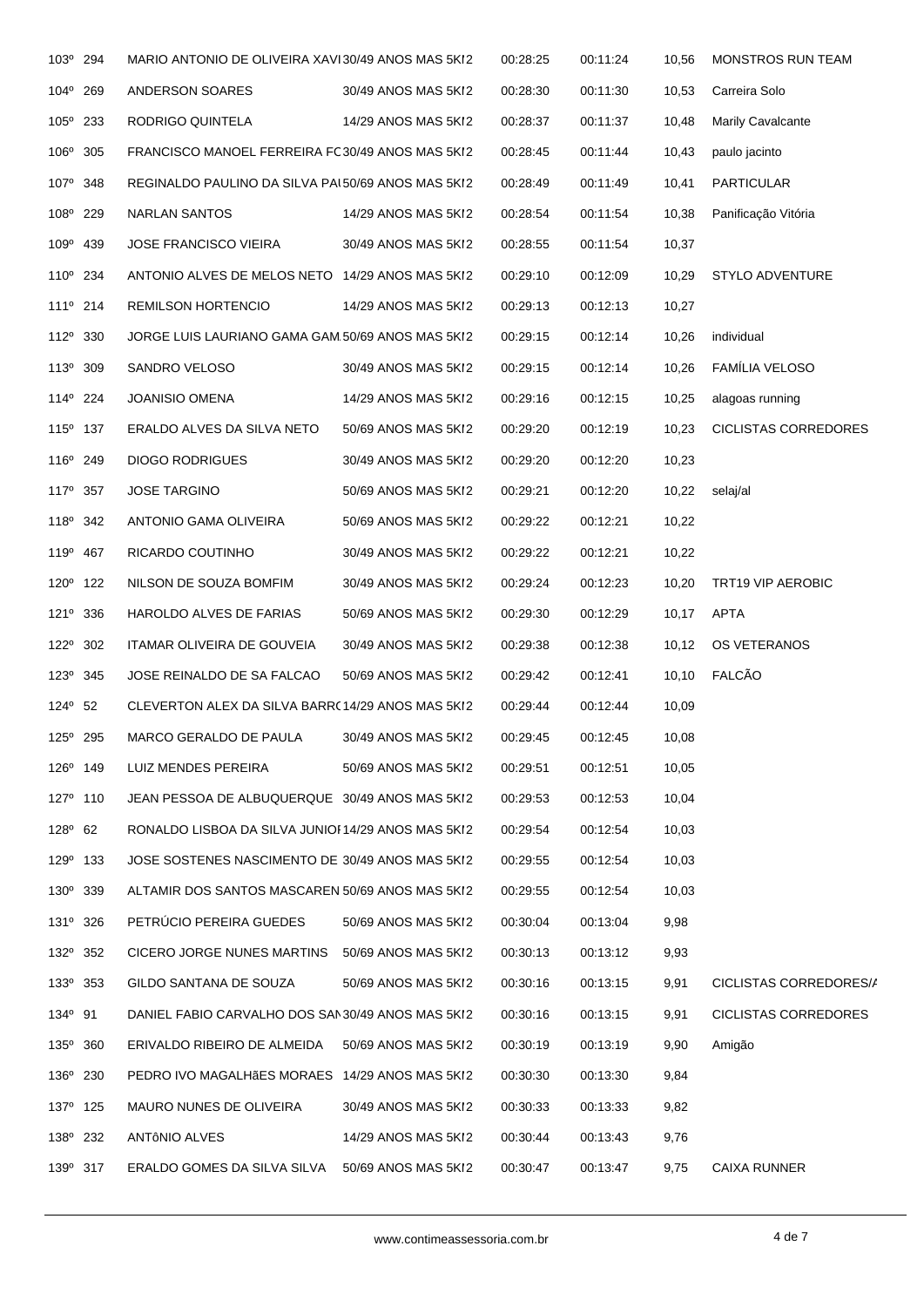| 140° 136             | RENEE CLAUDIO CORREIA                              | 50/69 ANOS MAS 5KI2 | 00:30:53 | 00:13:52 | 9,71 |                        |
|----------------------|----------------------------------------------------|---------------------|----------|----------|------|------------------------|
| $141^{\circ}$ 69     | THIAGO ALVES ROCHA                                 | 30/49 ANOS MAS 5KI2 | 00:30:55 | 00:13:54 | 9,70 |                        |
| 142° 260             | AILSON ROBERTO DA SILVA                            | 30/49 ANOS MAS 5KI2 | 00:31:01 | 00:14:00 | 9,67 | <b>MVC</b>             |
| 143 <sup>°</sup> 150 | GERALDINO RODRIGUES DE ARAU. 70 ANOS + MAS 5KM2    |                     | 00:31:14 | 00:14:13 | 9,61 |                        |
| 144 <sup>°</sup> 426 | RENAN KAIBER SCHETTINE FLORE: 14/29 ANOS MAS 5KI2  |                     | 00:31:17 | 00:14:17 | 9,59 |                        |
| 145 <sup>°</sup> 298 | FABIO KAZUO YAMASHITA                              | 30/49 ANOS MAS 5KI2 | 00:31:18 | 00:14:17 | 9,58 | Radisson Maceio        |
| 146 <sup>°</sup> 231 | BRUNNO RODRIGUES BARROS SIQ 14/29 ANOS MAS 5KI2    |                     | 00:31:22 | 00:14:21 | 9,56 |                        |
| 147 <sup>°</sup> 144 | CARLOS ARGOLO PEREIRA ALVES 50/69 ANOS MAS 5KI2    |                     | 00:31:26 | 00:14:26 | 9,54 |                        |
| 148 <sup>°</sup> 75  | IGO MURIEL SILVA BARRETO                           | 30/49 ANOS MAS 5KI2 | 00:31:34 | 00:14:34 | 9,50 |                        |
| 149 <sup>°</sup> 363 | MARTIRIO DE OLIVEIRA REGO OLIV70 ANOS + MAS 5KM2   |                     | 00:31:38 | 00:14:38 | 9,48 | Ponta Verde            |
| $150^{\circ}$ 111    | ADALBERON PEREIRA GOMES                            | 30/49 ANOS MAS 5KI2 | 00:31:46 | 00:14:45 | 9,44 |                        |
| 151 <sup>°</sup> 129 | DAVID MOREIRA NUNES                                | 30/49 ANOS MAS 5KI2 | 00:31:46 | 00:14:46 | 9,44 |                        |
| 152 <sup>°</sup> 54  | LUCAS LUAN DE MOURA LIMA                           | 14/29 ANOS MAS 5KI2 | 00:31:51 | 00:14:51 | 9,42 |                        |
| 153º 321             | MARCELLO LIMA MONTEIRO                             | 50/69 ANOS MAS 5KI2 | 00:31:56 | 00:14:56 | 9,39 | VIDA LEVE              |
| 154° 282             | JOSE JENIVAL MOREIRA SILVA SILV30/49 ANOS MAS 5KI2 |                     | 00:32:01 | 00:15:01 | 9,37 |                        |
| 155 <sup>°</sup> 316 | FERNANDO LUIS ANDRADE ARAUJ(50/69 ANOS MAS 5KI2    |                     | 00:32:07 | 00:15:06 | 9,34 | amigos corredores      |
| 156 <sup>°</sup> 335 | JOSE CABRAL DE ARAUJO FILHO 50/69 ANOS MAS 5KI2    |                     | 00:32:11 | 00:15:11 | 9,32 |                        |
| 157 <sup>°</sup> 267 | RODRIGO TEMOTEO                                    | 30/49 ANOS MAS 5KI2 | 00:32:12 | 00:15:12 | 9,32 |                        |
| 158º 290             | LUIZ JORGE MOREIRA                                 | 30/49 ANOS MAS 5KI2 | 00:32:26 | 00:15:26 | 9,25 | NETO E JOÃO            |
| 159° 358             | JOSE EXPEDITO FERREIRA DOS SA50/69 ANOS MAS 5KI2   |                     | 00:32:27 | 00:15:26 | 9,24 |                        |
| $160^{\circ}$ 347    | OTTO W. JORGE KOPKE                                | 50/69 ANOS MAS 5KI2 | 00:32:34 | 00:15:33 | 9,21 |                        |
| 161 <sup>°</sup> 102 | JAMERSON LEVI BARBOSA DE LIMA30/49 ANOS MAS 5KI2   |                     | 00:32:42 | 00:15:41 | 9,17 |                        |
| 162 <sup>°</sup> 140 | AELFON OMENA DA FONSECA                            | 50/69 ANOS MAS 5KI2 | 00:32:48 | 00:15:48 | 9,15 | LS CORREDORES SOLIDAR  |
| 163 <sup>°</sup> 85  | RODRIGO DIONIZIO GIACOMELLI                        | 30/49 ANOS MAS 5KI2 | 00:32:55 | 00:15:55 | 9,11 |                        |
| 164° 67              | DANIEL DE ALBUQUERQUE C DUAR30/49 ANOS MAS 5KI2    |                     | 00:33:04 | 00:16:04 | 9,07 |                        |
| 165° 281             | ANTONIO SERRA PINTO NETO                           | 30/49 ANOS MAS 5KI2 | 00:33:14 | 00:16:14 | 9,03 |                        |
| $166^{\circ}$ 3      | JOAO CARLOS DOS SANTOS                             | 30/49 ANOS MAS 5KI2 | 00:33:19 | 00:16:19 | 9,00 | PIB FITNESS            |
| 167 <sup>°</sup> 251 | <b>BRUNO FELICIANO</b>                             | 30/49 ANOS MAS 5KI2 | 00:33:25 | 00:16:25 | 8,98 | TEXAS INDUSTRIAL LTDA  |
| 168 <sup>°</sup> 81  | AYSLAN SANTOS DE BARROS                            | 30/49 ANOS MAS 5KI2 | 00:33:35 | 00:16:34 | 8,93 | FASM                   |
| 169° 434             | DAVID SOARES                                       | 30/49 ANOS MAS 5KI2 | 00:33:45 | 00:16:44 | 8,89 |                        |
| 170° 344             | RÖMULO VASCONCELOS DE ALBU(50/69 ANOS MAS 5KI2     |                     | 00:33:46 | 00:16:45 | 8,88 | <b>ALMAGIS</b>         |
| 171 <sup>0</sup> 327 | MAURO CESAR GUEDES DE MORAE 50/69 ANOS MAS 5KI2    |                     | 00:33:57 | 00:16:57 | 8,84 | FORÇA AÉREA BRASILEIRA |
| 172° 43              | BERNARDO TERTO DE LIMA                             | 14/29 ANOS MAS 5KI2 | 00:33:59 | 00:16:59 | 8,83 |                        |
| 173 <sup>°</sup> 256 | PABLO SILVA DE OLIVEIRA                            | 30/49 ANOS MAS 5KI2 | 00:34:01 | 00:17:01 | 8,82 | Pablo Oliveira         |
| 174 <sup>°</sup> 221 | FELIPE JOSE ALCOFORADO                             | 14/29 ANOS MAS 5KI2 | 00:34:04 | 00:17:04 | 8,81 |                        |
| 175 <sup>°</sup> 272 | RENATO AUGUSTO PICCOLI                             | 30/49 ANOS MAS 5KI2 | 00:34:43 | 00:17:43 | 8,64 | <b>HULK</b>            |
| 176 <sup>°</sup> 355 | PEDRO LUCIANO DA SILVA FILHO S50/69 ANOS MAS 5KI2  |                     | 00:34:50 | 00:17:49 | 8,61 | Geração Saúde          |
|                      |                                                    |                     |          |          |      |                        |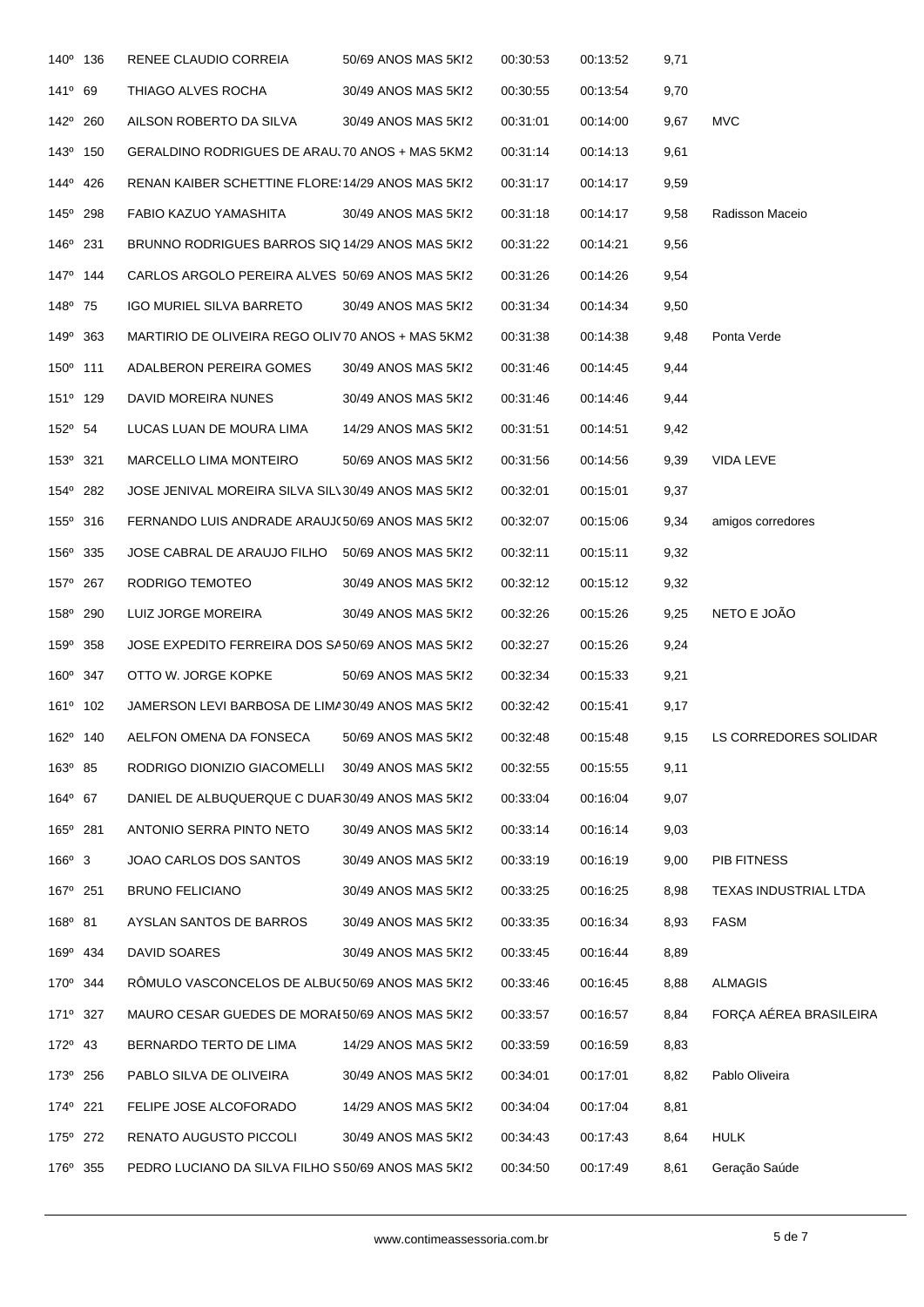| 177 <sup>°</sup> 105 | ROMEU ARESTIDES CAVALCANTE 30/49 ANOS MAS 5KI2    |                     | 00:34:56 | 00:17:56 | 8,59 |                              |
|----------------------|---------------------------------------------------|---------------------|----------|----------|------|------------------------------|
| 178 <sup>0</sup> 132 | SERGIO LUIZ DOS SANTOS                            | 30/49 ANOS MAS 5KI2 | 00:35:29 | 00:18:29 | 8,45 |                              |
| 179 <sup>°</sup> 108 | FREDERICO GUILHERME DE OLIVEI30/49 ANOS MAS 5KI2  |                     | 00:35:30 | 00:18:29 | 8,45 | TRT 19 VIP AEROBIC           |
| 180° 285             | ADRIANO CESAR                                     | 30/49 ANOS MAS 5KI2 | 00:35:32 | 00:18:31 | 8,44 | FOCO NA MISSÃO               |
| 181º 270             | <b>FABRICIO SOARES DE FARIAS</b>                  | 30/49 ANOS MAS 5KI2 | 00:35:57 | 00:18:57 | 8,34 | Davi SAÚDE                   |
| 182º 288             | ADEMIRO ARGEMIRO DOS SANTOS 30/49 ANOS MAS 5KI2   |                     | 00:36:12 | 00:19:12 | 8,29 | <b>EQUIPE DCL</b>            |
| 183 <sup>0</sup> 115 | CARLOS ANTONIO BEZERRA SOARI30/49 ANOS MAS 5KI2   |                     | 00:36:35 | 00:19:34 | 8,20 |                              |
| 184 <sup>°</sup> 130 | NASIEL BARBOSA DO NASCIMENTC30/49 ANOS MAS 5KI2   |                     | 00:36:49 | 00:19:48 | 8,15 |                              |
| 185 <sup>°</sup> 77  | JONATHAN ERNESTO DA SILVA                         | 30/49 ANOS MAS 5KI2 | 00:36:49 | 00:19:49 | 8,15 |                              |
| 186 <sup>°</sup> 236 | THIAGO SOUZA GOMES                                | 14/29 ANOS MAS 5KI2 | 00:37:10 | 00:20:10 | 8,07 | ULTRAGAZ                     |
| 187 <sup>0</sup> 148 | JOSE NELSON DE ALMEIRA                            | 50/69 ANOS MAS 5KI2 | 00:37:37 | 00:20:36 | 7,98 |                              |
| 188 <sup>°</sup> 121 | PAULO SERGIO DE LIMA ALVES                        | 30/49 ANOS MAS 5KI2 | 00:37:52 | 00:20:51 | 7,92 |                              |
| 189 <sup>°</sup> 248 | PEDRO HENRIQUE DA SILVA CORRI30/49 ANOS MAS 5KI2  |                     | 00:38:25 | 00:21:25 | 7,81 |                              |
| 190° 354             | JOSÉ SOARESTE ZEFERINO DO CA 50/69 ANOS MAS 5KI2  |                     | 00:38:43 | 00:21:42 | 7,75 |                              |
| $191^{\circ}$ 97     | FLAVIO PLACIDO GUERRA SILVA 30/49 ANOS MAS 5KI2   |                     | 00:39:07 | 00:22:06 | 7,67 |                              |
| 192 <sup>°</sup> 438 | VALDO ROSTAN DOS SANTOS SILV.30/49 ANOS MAS 5KI2  |                     | 00:39:09 | 00:22:09 | 7,66 |                              |
| 193 <sup>0</sup> 323 | <b>JACKSON SOUZA</b>                              | 50/69 ANOS MAS 5KI2 | 00:39:11 | 00:22:11 | 7,66 | <b>CAIXA MACEIO SHOPPING</b> |
| 194 <sup>°</sup> 333 | CARLOS ALMEIDA LIMA FILHO                         | 50/69 ANOS MAS 5KI2 | 00:39:21 | 00:22:20 | 7,62 | <b>CICLISTAS CORREDORES</b>  |
| 195 <sup>°</sup> 50  | LUIZ MATHEUS BEIRIZ DE LIMA                       | 14/29 ANOS MAS 5KI2 | 00:39:47 | 00:22:47 | 7,54 | LSM BEIRIZ                   |
| 196 <sup>°</sup> 435 | WELLINGTON KENNEDY DA SILVA 30/49 ANOS MAS 5KI2   |                     | 00:40:04 | 00:23:03 | 7,49 |                              |
| 197º 112             | JOAQUIM ADOLFO SILVA DE CARVA30/49 ANOS MAS 5KI2  |                     | 00:40:13 | 00:23:13 | 7,46 | <b>CICLISTAS CORREDORES</b>  |
| 198 <sup>°</sup> 107 | NILSON QUEIROZ DOS SANTOS                         | 30/49 ANOS MAS 5KI2 | 00:40:18 | 00:23:18 | 7,44 |                              |
| 199 <sup>°</sup> 80  | KLERISON CORCINO ALBUQUERQU30/49 ANOS MAS 5KI2    |                     | 00:40:21 | 00:23:20 | 7,43 |                              |
| 200° 90              | CHARLES DA SILVA GUIMARAES                        | 30/49 ANOS MAS 5KI2 | 00:40:42 | 00:23:42 | 7,37 | <b>FASM</b>                  |
| 201 <sup>°</sup> 94  | AMADEU CALADO DE LIMA                             | 30/49 ANOS MAS 5KI2 | 00:40:47 | 00:23:46 | 7,36 |                              |
| 202º 311             | DIRCEU ANTONIO PRIOR                              | 30/49 ANOS MAS 5KI2 | 00:40:59 | 00:23:58 | 7,32 | <b>Ciclistas Corredores</b>  |
| 203º 257             | JOÃO ANTONIO ALVES DE OLIVEIR/30/49 ANOS MAS 5KI2 |                     | 00:40:59 | 00:23:59 | 7,32 |                              |
| 204° 250             | FABRÍCIO DE MEDEIROS MELO                         | 30/49 ANOS MAS 5KI2 | 00:40:59 | 00:23:59 | 7,32 |                              |
| 205 <sup>°</sup> 145 | EMMANUEL BARBOSA PERNAMBUC50/69 ANOS MAS 5KI2     |                     | 00:41:08 | 00:24:07 | 7,29 |                              |
| 206° 341             | LEUCIO LOPES FURTADO                              | 50/69 ANOS MAS 5KI2 | 00:42:08 | 00:25:08 | 7,12 | Equipe Galo                  |
| 207º 243             | JHONY RIBEIRO DE FRANÇA                           | 30/49 ANOS MAS 5KI2 | 00:42:09 | 00:25:08 | 7,12 | Equipe Galo                  |
| 208 <sup>°</sup> 71  | MARCELO BRUNO COSTA LOUREIR30/49 ANOS MAS 5KI2    |                     | 00:42:15 | 00:25:14 | 7,10 |                              |
| 209º 138             | <b>JOSE CARLOS LIMA</b>                           | 50/69 ANOS MAS 5KI2 | 00:42:18 | 00:25:18 | 7,09 |                              |
| 210° 437             | LUIZ ANTONIO GUEDES DE LIMA                       | 30/49 ANOS MAS 5KI2 | 00:42:23 | 00:25:22 | 7,08 |                              |
| 211 <sup>0</sup> 263 | CHARLYTON DE VASCONCELOS LÚ 30/49 ANOS MAS 5KI2   |                     | 00:42:25 | 00:25:24 | 7,07 | MENSAGEM DE AMOR             |
| 212 <sup>°</sup> 93  | CLENIO MACHADO DA CUNHA SOAI30/49 ANOS MAS 5KI2   |                     | 00:42:46 | 00:25:45 | 7,01 |                              |
| 213° 319             | FLÁVIO LIMA                                       | 50/69 ANOS MAS 5KI2 | 00:44:32 | 00:27:31 | 6,74 |                              |
|                      |                                                   |                     |          |          |      |                              |